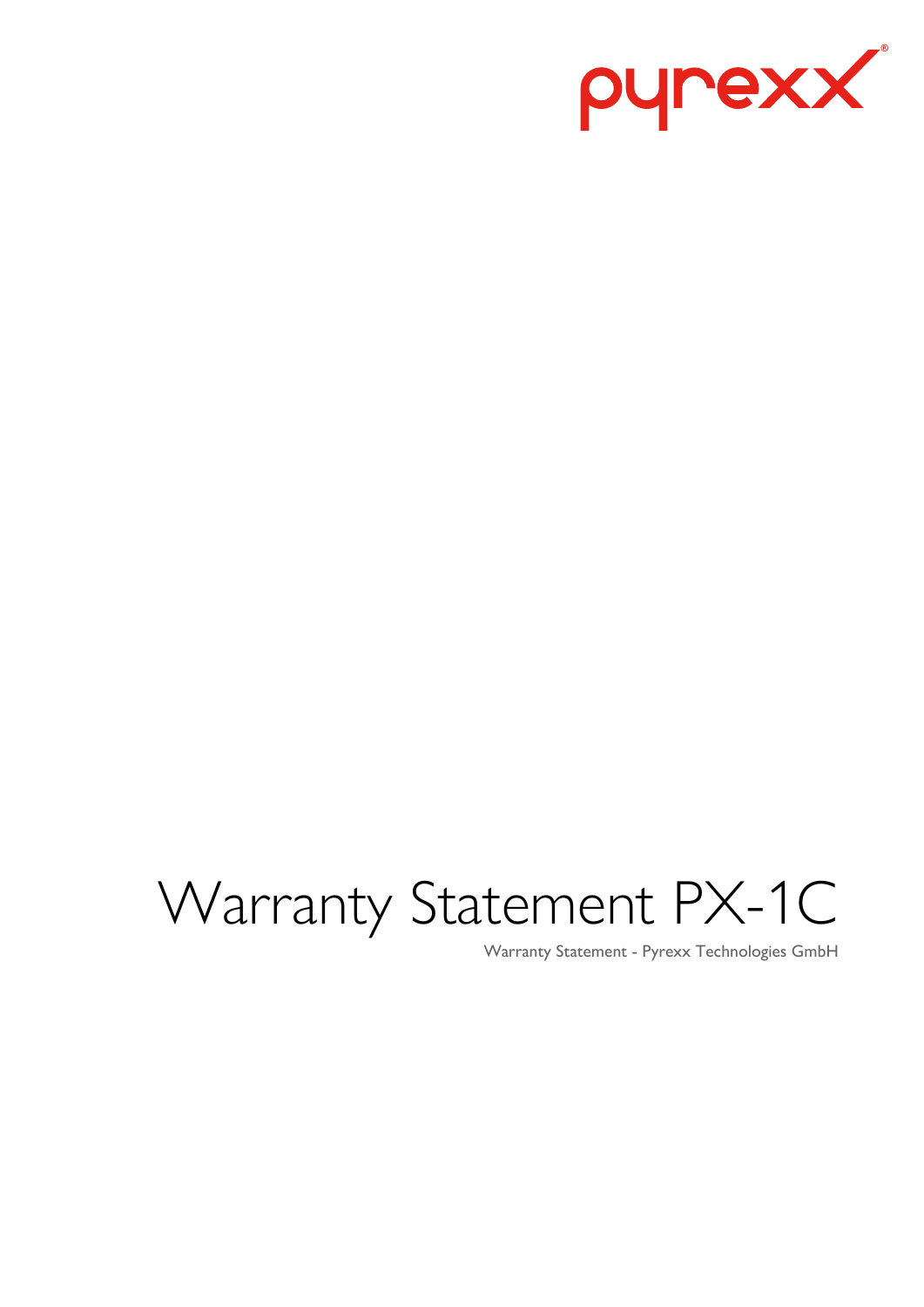

# § 1 Limited warranty

## *1. Warranty Validity*

Pyrexx Technologies GmbH warrants a defect-free device only for the original purchaser of a PX-1C Smoke Alarm Device with Radio Link, that was purchased either at Pyrexx Technologies GmbH directly, or through an authorized reseller, for a period of 12 years from the date of purchase, when used and serviced as intended.Thereby the limited warranty covers the entire device for 10 years. For the remaining two years, the limited warranty shall not extend to the reserve / power supply to the electronics of the device, whereas the material / workmanship errors are exempt from this restriction.

## *2. Proof of warranty claim*

The limited warranty is not transferable and does not apply to buyers who have purchased the product from a reseller who is not authorized by Pyrexx Technologies GmbH. This also applies to online auctions, but is not limited thereto. Rights arising from legislation remain unaffected by the limited warranty. Please keep your receipt as a proof that the device has been purchased from an authorized reseller, and as a proof of purchase date. This receipt is mandatory for any warranty claims!

#### *3. Use according to operating manual*

The limited warranty will be granted only if the device is used in accordance with the operating manual. Pyrexx Technologies GmbH reserves the right to request a proof of the annual maintenance requirements (see also operating manual PX-1 chapter 8 "Maintenance").

#### *4. Warranty Limitations*

The limited warranty does not cover claims resulting from accidents, misuse, application errors, negligence, or the warranty exclusion criteria described below.

# § 2 Warranty exclusion criteria

#### *1. Contamination*

If the device is externally and / or internally contaminated by deposits (excessively contaminated), any warranty claim shall be forfeited. Paint and similar substances on the surface of the device and within the housing / measurement system of the device shall be deemed contamination. Decoration / painting limited to the release testing / stop button (smoke alarm device cover) shall be excluded from a warranty exclusion! In addition, build-up of fire residues (e.g. soot), as well as nicotine and grease deposits, which have caused a readily detectable discolouration of the device, are categorized as contamination, which means the loss of any warranty claims. Especially nicotine and grease condensates do not only gather on the outer surface of the device, but also accumulate on the surfaces of the optical measuring components. Particularly there, the adhesion of condensates leads to premature deterioration of the optical properties of the measurement components, which the device can compensate through autonomous recalibration only within its physical limits.

#### *2. Soiling*

Dust deposits and insect infestation in the measuring system of the device are not covered under warranty. Also smoke alarms or warning signals associated with such forms of soiling do not indicate a malfunction of the device, but only show a lack of care, cleaning and maintenance thereof.

#### *3. Physical / mechanical damage*

If the device has been damaged, e.g. the housing has been broken or the device has been opened, any warranty claim shall be forfeited. The same shall apply to subjecting the device to any form of brute force, which does not cause a physical damage to the device, but causes a damage inside the housing (e.g. of electronics).

#### *4. Moisture damage / corrosion*

If the device, and in particular its electronics, are damaged by moisture of any kind, any warranty claim shall be forfeited. Moisture thus is not only the exposure to fluid, but also regular, above-average exposure of the device to humidity (> 70%). Due to the effect of excessive humidity (e.g., steam / roasting fumes), the battery of the device is discharged above average, and the battery life is shortened considerably. Also, liquids and high humidity can damage the electronics of the device by causing corrosion.

#### *5. Thermal damage*

If the device has been exposed temporarily or permanently to a temperature below 0° C or above 70° C, any warranty claim shall be forfeited. In particular, no warranty shall be given for devices that were exposed to high temperatures and fumes in a fire. Damage to the device as a result of frost / cold, as well as heat damage, shall not be covered by the warranty.

#### *6. Excessive load on the battery*

Excessive load on the battery capacity through frequent triggering of alarm tones (more than once a month) may lead to premature consumption of the battery capacity due to the related battery consumption and to the loss of any warranty claims.This shall also extend to any liability in relation to tradability and / or suitability for a particular purpose under any implied liability which nevertheless exists under the law; the after-sales services shall be limited to the duration of this warranty.

# § 3 Verification of warranty claims

## *1. Verification*

Check if at least one of the afore mentioned warranty exclusion reasons is present before making a warranty claim. Keep in mind also that there are sufficient technical capabilities to determine, when submitting a warranty claim, whether the device has really been used as intended, and therefore if the warranty claim is justified or unjustified.